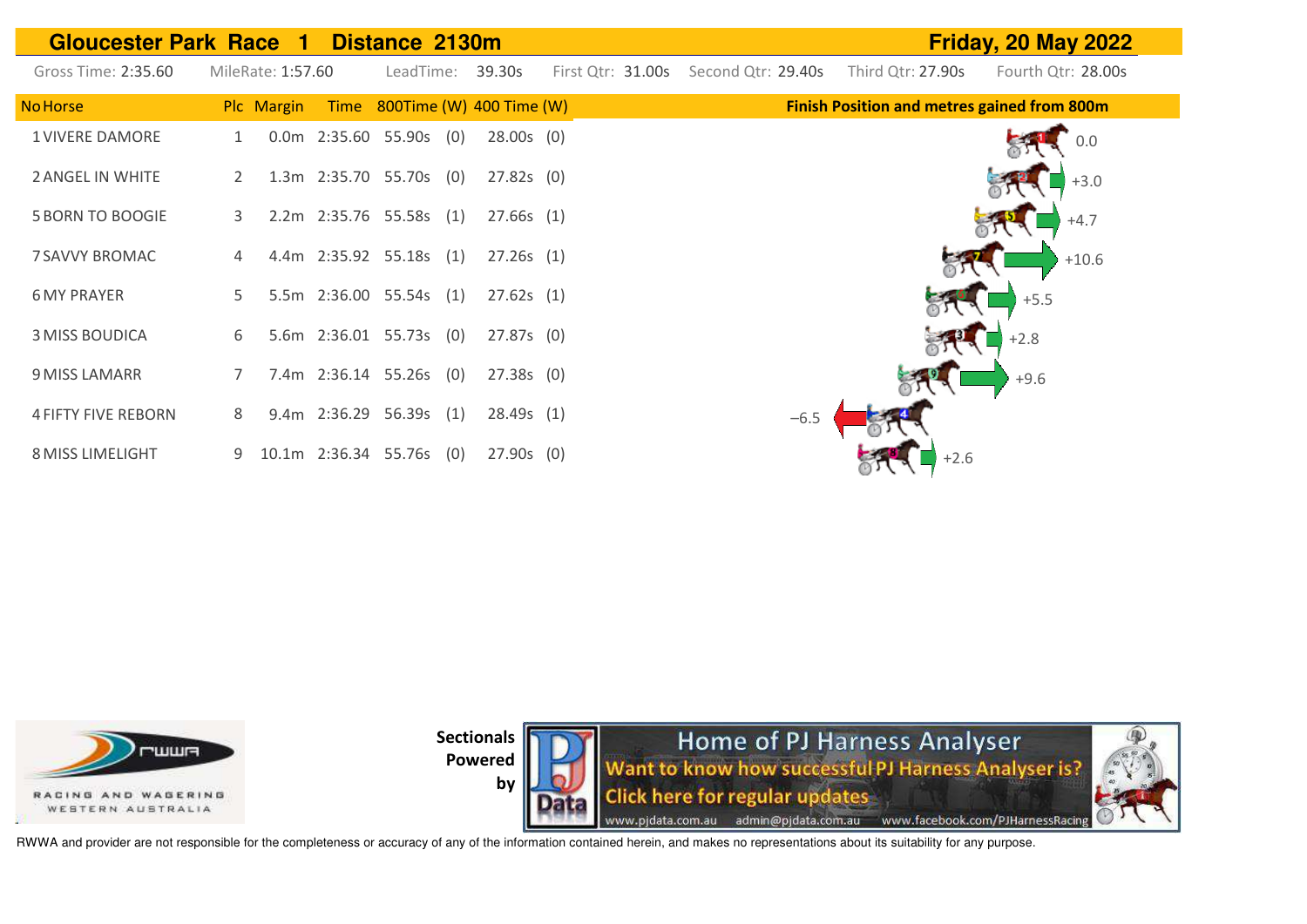



**by** 

Home of PJ Harness Analyser Want to know how successful PJ Harness Analyser is? **Click here for regular updates** www.pjdata.com.au admin@pjdata.com.au www.facebook.com/PJHarnessRacing

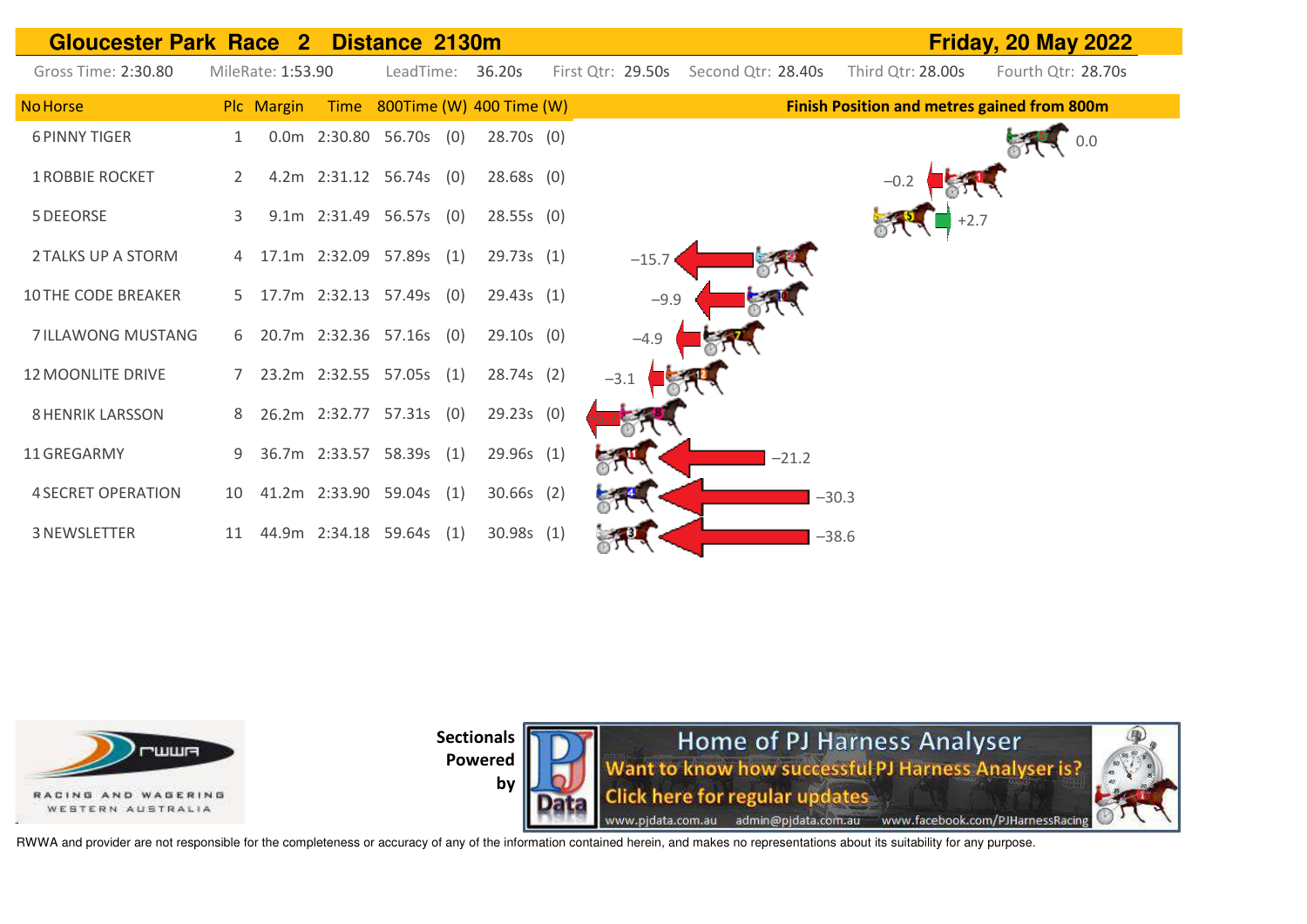| <b>Gloucester Park Race 3 Distance 2130m</b> |    |                   |                           |            |     |                               |                   |                    |                                                    | <b>Friday, 20 May 2022</b> |
|----------------------------------------------|----|-------------------|---------------------------|------------|-----|-------------------------------|-------------------|--------------------|----------------------------------------------------|----------------------------|
| Gross Time: 2:34.30                          |    | MileRate: 1:56.60 |                           | LeadTime:  |     | 37.50s                        | First Qtr: 30.60s | Second Qtr: 29.10s | Third Qtr: 27.80s                                  | Fourth Qtr: 29.30s         |
| <b>No Horse</b>                              |    | Plc Margin        |                           |            |     | Time 800Time (W) 400 Time (W) |                   |                    | <b>Finish Position and metres gained from 800m</b> |                            |
| 1 WILL I ROCKNROLL                           | 1  |                   | $0.0m$ 2:34.30 57.06s (0) |            |     | $29.30s$ (0)                  |                   |                    |                                                    | $+0.6$                     |
| <b>10 BETTOR BE LIVELY</b>                   | 2  |                   | 5.7m 2:34.74 57.14s (0)   |            |     | $29.32s$ (0)                  |                   |                    |                                                    | $+0.1$                     |
| <b>12 ALTA RHETT</b>                         | 3  |                   | 6.1m 2:34.77              | 56.87s (0) |     | $29.03s$ (0)                  |                   |                    |                                                    | $+4.0$                     |
| 4 FANCI A DANCE                              |    |                   | 7.0m 2:34.84 57.64s (1)   |            |     | 29.62s(1)                     |                   |                    | $-7.0$                                             |                            |
| 9 VESPA                                      | 5. |                   | 10.4m 2:35.10 57.56s (1)  |            |     | 29.54s(1)                     |                   | $-5.5$             |                                                    |                            |
| <b>5 BATAVIA ON FIRE</b>                     | 6  |                   | 12.3m 2:35.25 56.99s (0)  |            |     | 29.23s(0)                     |                   |                    | $\Box$ +3.0                                        |                            |
| 3 RABCHENKO                                  |    |                   | 14.6m 2:35.42 57.54s (1)  |            |     | 29.52s(1)                     |                   | $-4.8$             |                                                    |                            |
| <b>6 OUR SEQUEL</b>                          | 8  |                   | 14.6m 2:35.42 56.86s (0)  |            |     | 29.16s(1)                     |                   |                    | $+5.1$                                             |                            |
| 11 EUPHORIA                                  | 9  |                   | 15.7m 2:35.51             | 57.29s     | (1) | $29.60s$ (2)                  |                   | $-0.9$             |                                                    |                            |

**FILILIER** RACING AND WASERING WESTERN AUSTRALIA

**Sectionals Powered** 





RWWA and provider are not responsible for the completeness or accuracy of any of the information contained herein, and makes no representations about its suitability for any purpose.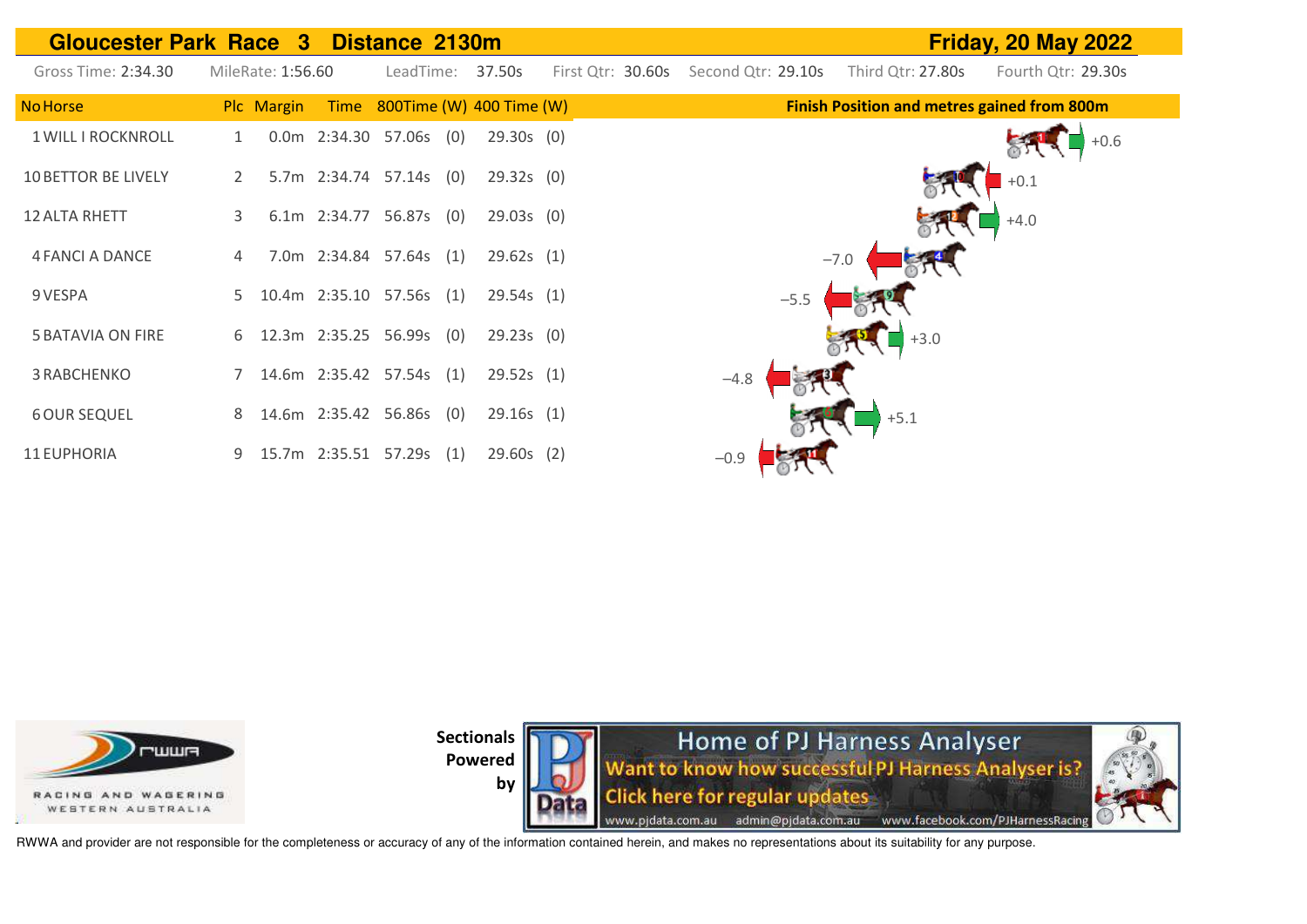| <b>Gloucester Park Race 4</b> |                           | Distance 2130m                |                   |                    |                                                    | <b>Friday, 20 May 2022</b> |
|-------------------------------|---------------------------|-------------------------------|-------------------|--------------------|----------------------------------------------------|----------------------------|
| Gross Time: 2:32.50           | MileRate: 1:55.20         | 38.00s<br>LeadTime:           | First Qtr: 29.30s | Second Qtr: 27.90s | Third Qtr: 28.30s                                  | Fourth Qtr: 29.00s         |
| <b>No Horse</b>               | Plc Margin                | Time 800Time (W) 400 Time (W) |                   |                    | <b>Finish Position and metres gained from 800m</b> |                            |
| 2 TYPHOON BANNER              | 0.0m  2:32.50  57.00s     | (0)                           | 28.72s(0)         |                    |                                                    | $+4.3$                     |
| 1 ELDAYTONA                   |                           | 2.2m 2:32.67 57.47s (0)       | $29.17s$ (0)      |                    |                                                    |                            |
| <b>8 HEEZ OUR PERSEUS</b>     | 3                         | 9.3m 2:33.21 56.87s (1)       | 28.61s(1)         |                    | $+7.1$                                             |                            |
| <b>6 BEAT CITY</b>            |                           | 10.3m 2:33.28 57.26s (1)      | $29.04s$ (2)      |                    | $+1.5$                                             |                            |
| 7 TOMMY BE GOOD               | 5                         | 12.0m 2:33.41 57.25s (0)      | $28.89s$ (0)      |                    | $\rightarrow$ +1.9                                 |                            |
| <b>4 IDEAL AGENT</b>          | 12.8m 2:33.47<br>6        | 58.07s (1)                    | 29.69s(1)         | $-9.9$             |                                                    |                            |
| <b>5 REGAL CHEVAL</b>         |                           | 22.7m 2:34.23 58.53s (1)      | 30.09s(1)         |                    |                                                    |                            |
| <b>3 ARGYLE RED</b>           | 25.0m 2:34.40 58.58s<br>8 | (0)                           | $30.20s$ (0)      | $-16.1$            |                                                    |                            |





RWWA and provider are not responsible for the completeness or accuracy of any of the information contained herein, and makes no representations about its suitability for any purpose.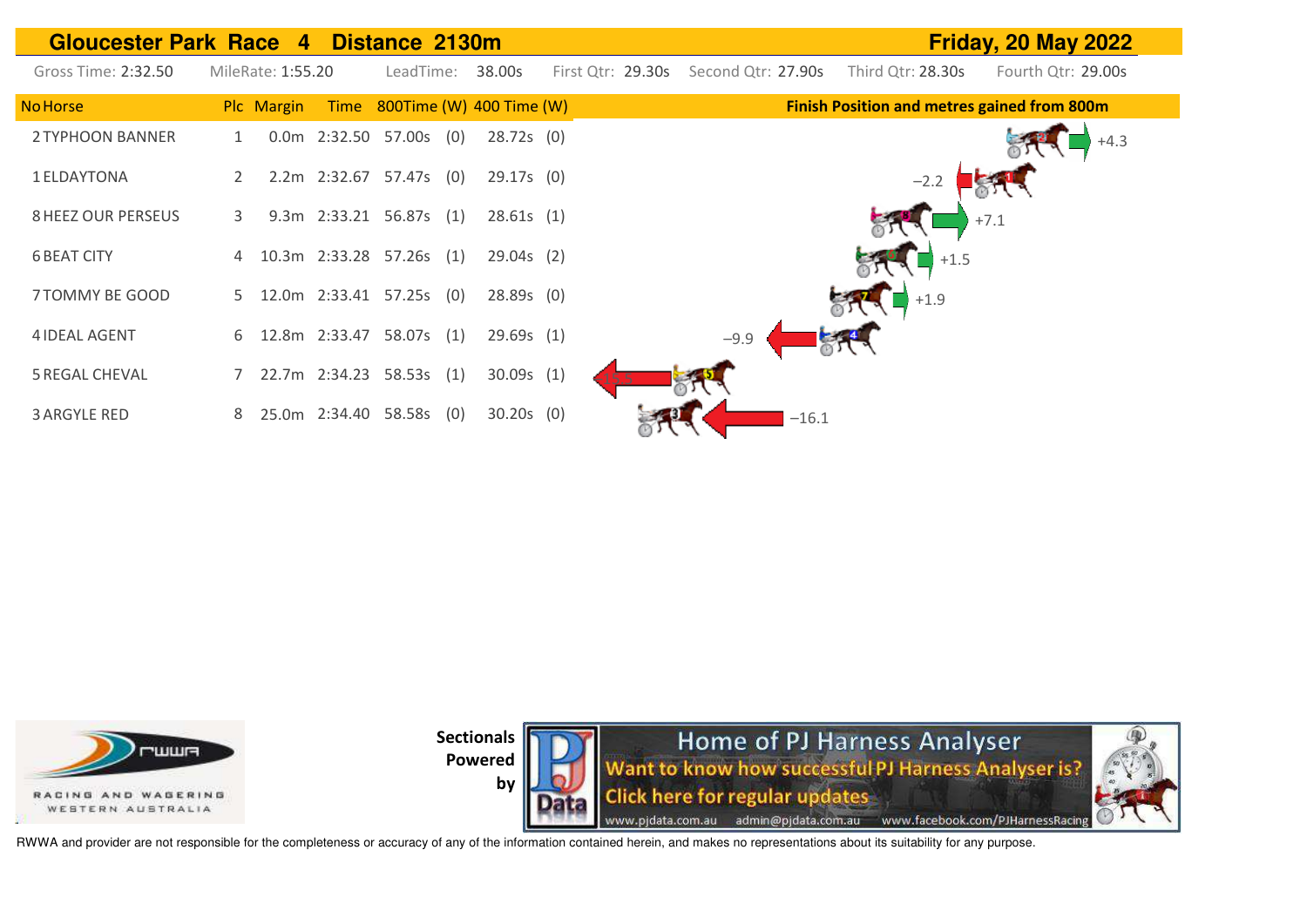



**Sectionals** 

**Powered by** 

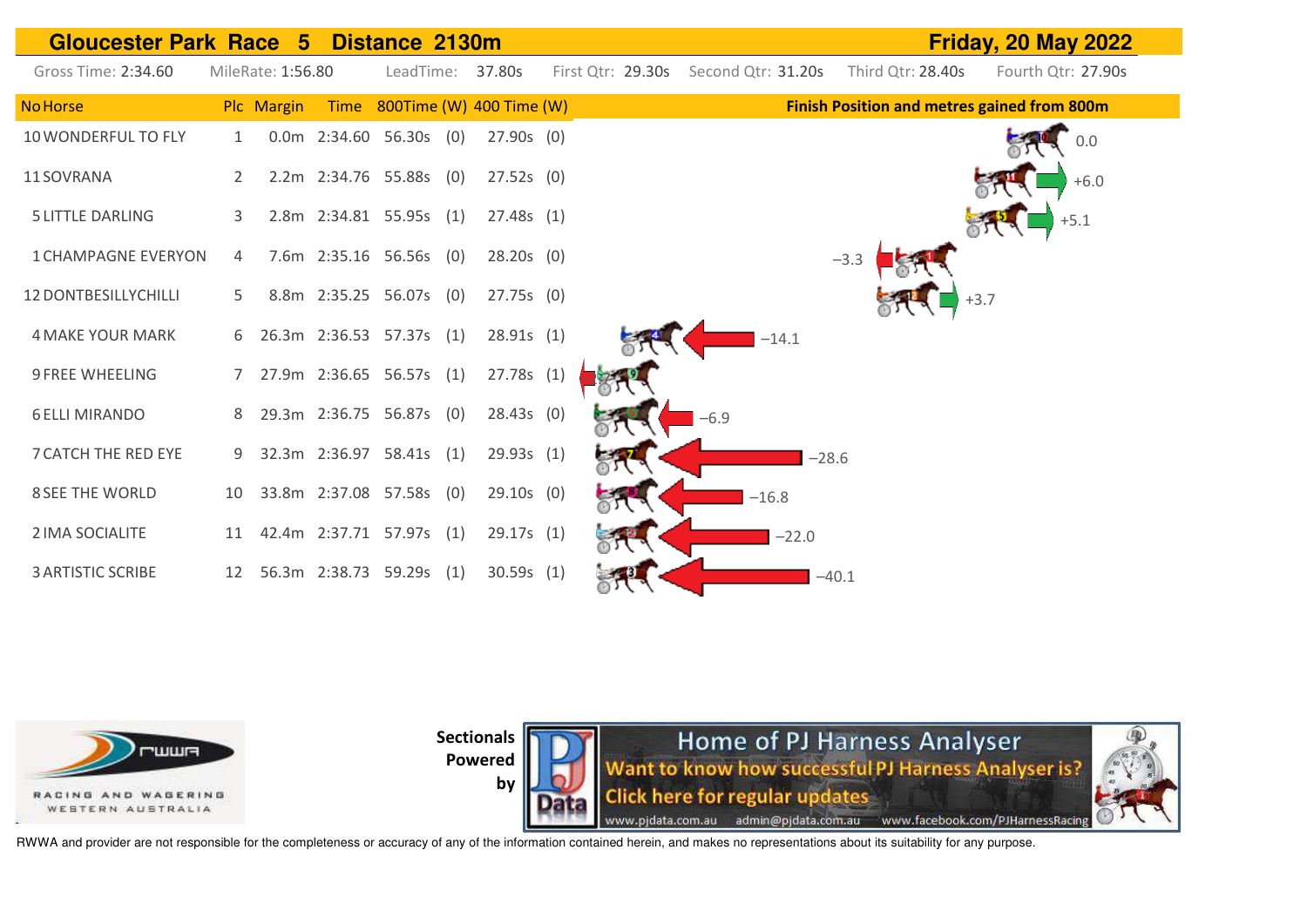| <b>Gloucester Park Race 6</b> |                   |               | Distance 2536m                |              |                   |                    |        |                                                    | Friday, 20 May 2022 |
|-------------------------------|-------------------|---------------|-------------------------------|--------------|-------------------|--------------------|--------|----------------------------------------------------|---------------------|
| Gross Time: 3:03.30           | MileRate: 1:56.30 |               | LeadTime:                     | 67.50s       | First Qtr: 30.20s | Second Qtr: 28.80s |        | Third Otr: 28.60s                                  | Fourth Qtr: 28.20s  |
| <b>No Horse</b>               | Plc Margin        |               | Time 800Time (W) 400 Time (W) |              |                   |                    |        | <b>Finish Position and metres gained from 800m</b> |                     |
| 2 JUMPINGJACKMAC              |                   |               | 0.0m 3:03.30 56.38s (0)       | $27.90s$ (0) |                   |                    |        |                                                    |                     |
| <b>6 WHILE THEY PRAY</b>      |                   |               | 7.2m 3:03.83 57.33s (0)       | 28.73s(0)    |                   |                    | $-7.2$ |                                                    |                     |
| <b>1 TYLER BRETT</b>          | 3                 |               | 13.2m 3:04.28 57.04s (0)      | 28.58s(0)    |                   | $-2.8$             |        |                                                    |                     |
| 4 CORDERO                     | 4                 |               | 14.8m 3:04.40 56.54s (0)      | 28.27s(1)    |                   |                    |        | $+4.3$                                             |                     |
| 3 LORD ROSCO                  | 5                 | 33.1m 3:05.75 | 58.23s(0)                     | 29.73s (0)   |                   | $-18.7$            |        |                                                    |                     |
| <b>5 TO FAST TO SERIOUS</b>   | 6                 |               | 33.7m 3:05.80 57.86s (1)      | 30.00s(1)    |                   | $-13.4$            |        |                                                    |                     |



**by** 

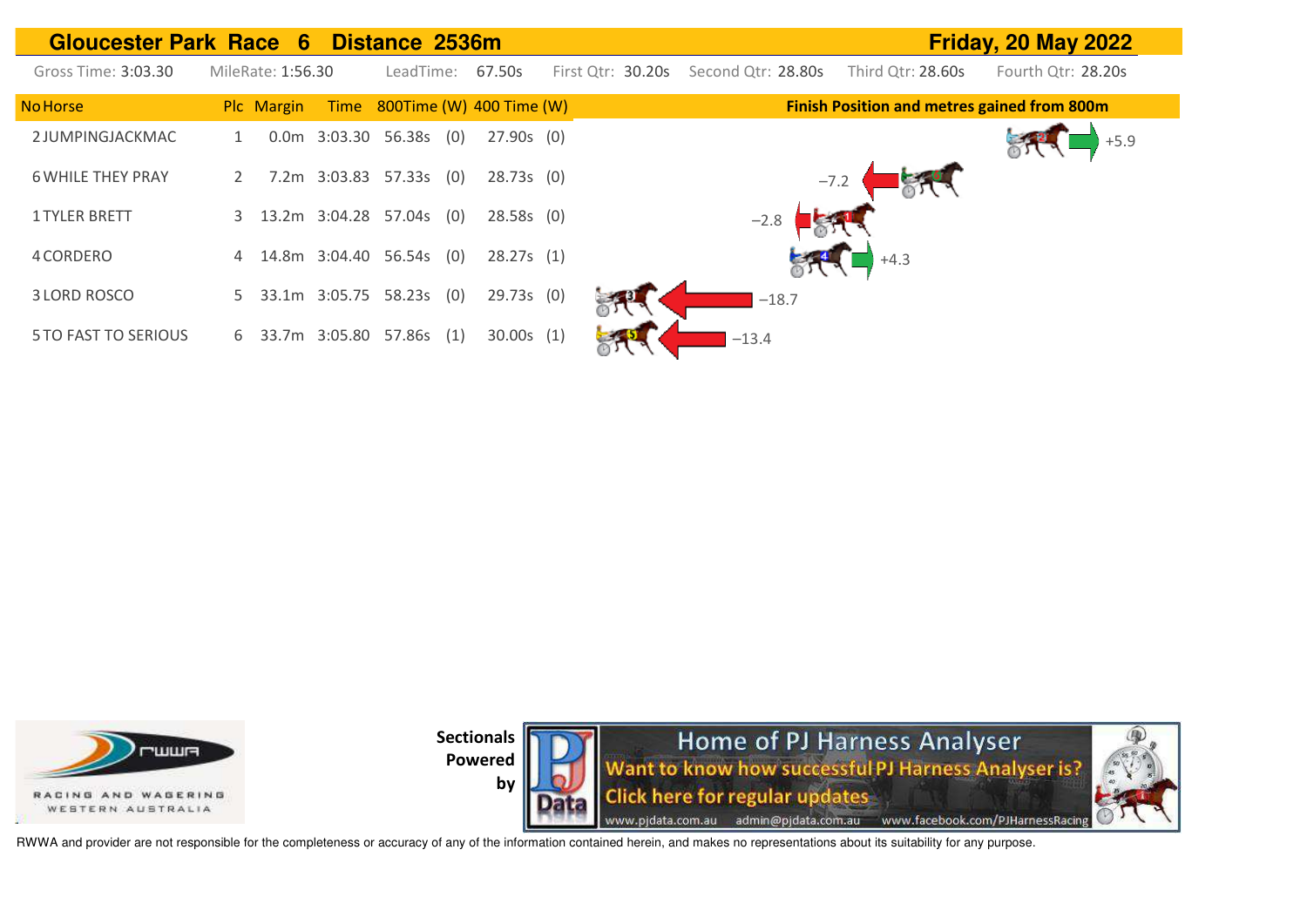



**by** 

Home of PJ Harness Analyser Want to know how successful PJ Harness Analyser is? Click here for regular updates www.pjdata.com.au admin@pjdata.com.au www.facebook.com/PJHarnessRacing

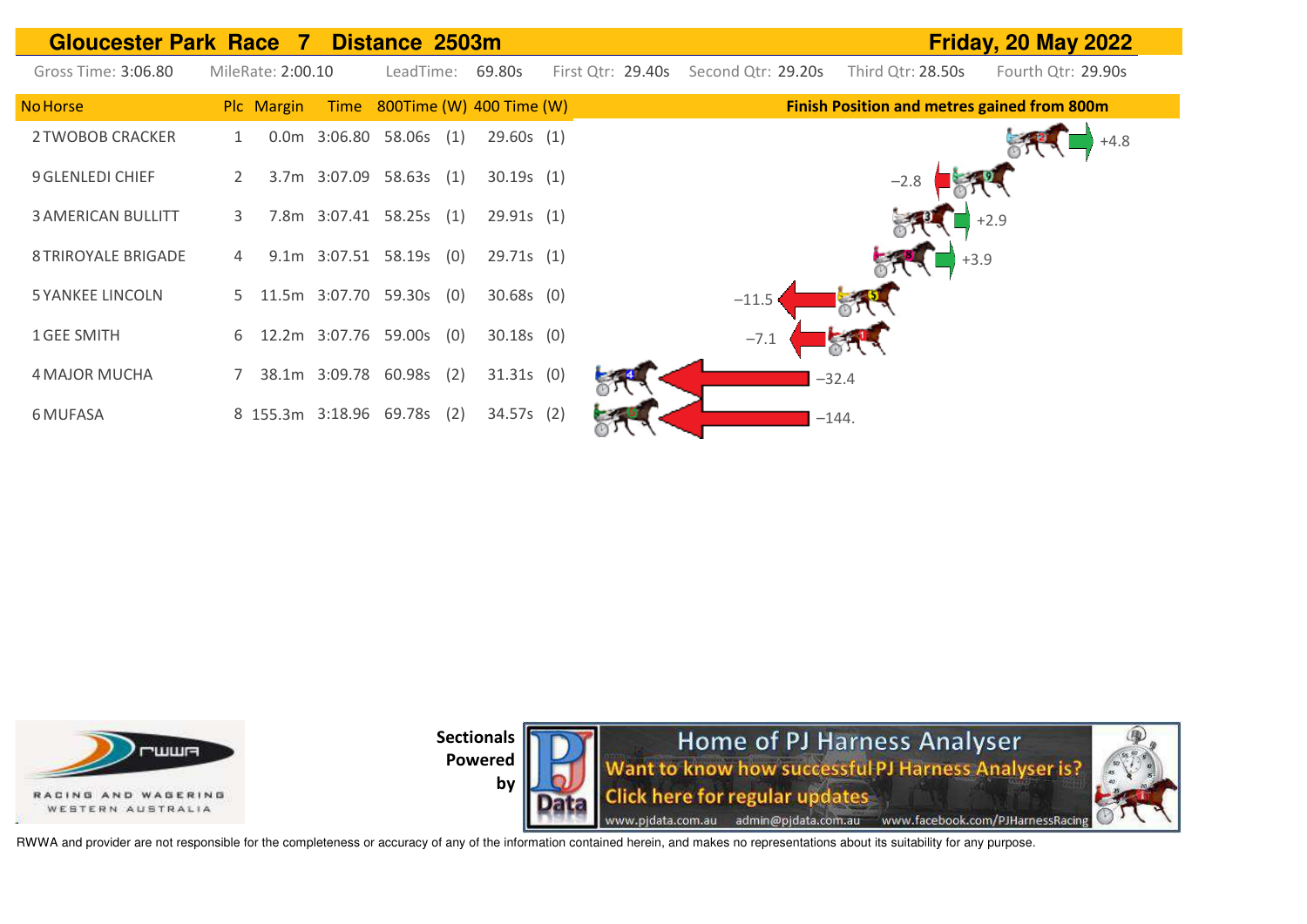



**by** 

Home of PJ Harness Analyser Want to know how successful PJ Harness Analyser is? **Click here for regular updates** www.pjdata.com.au admin@pjdata.com.au www.facebook.com/PJHarnessRacing

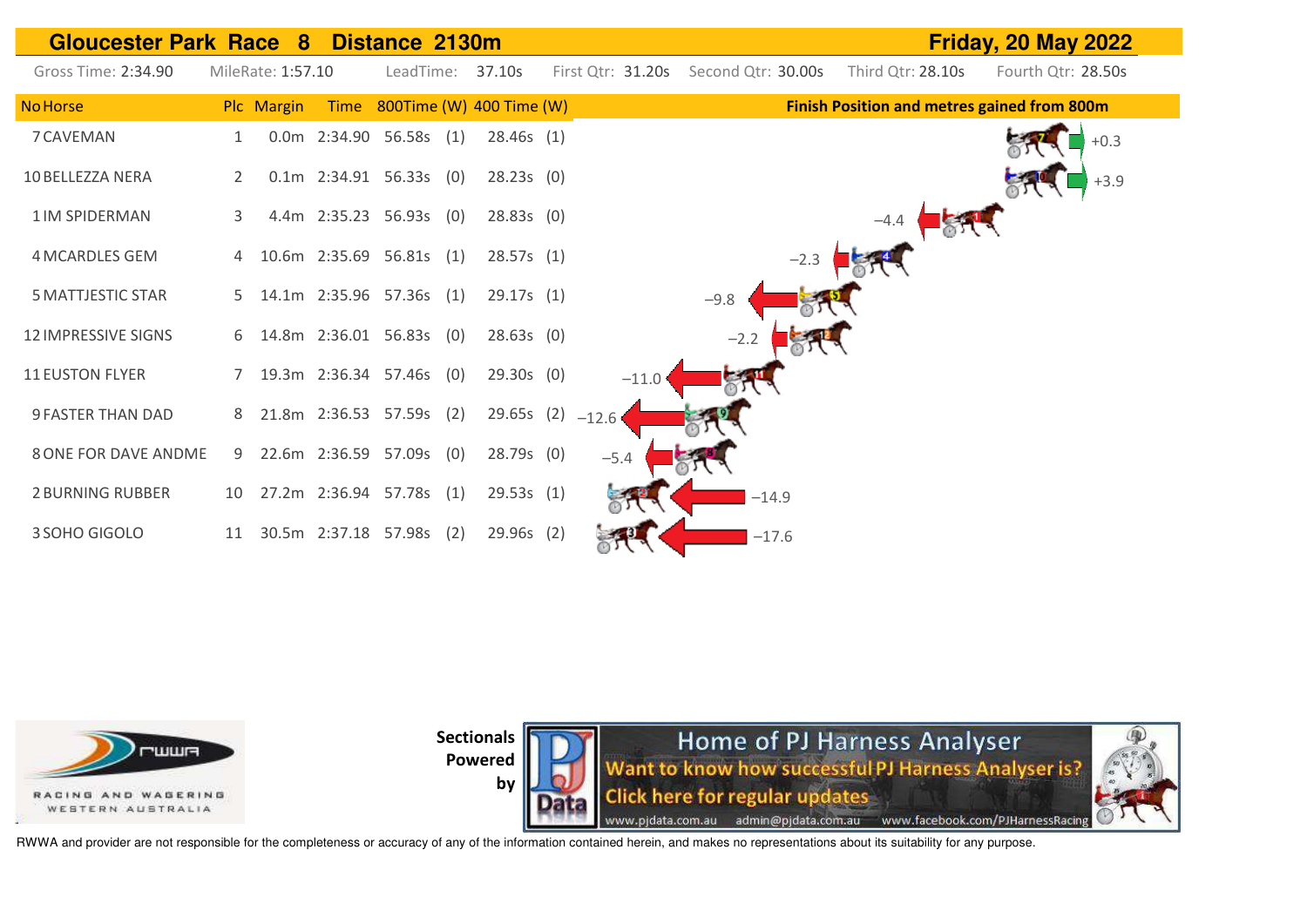| <b>Gloucester Park Race 9</b> |    |                   |             | Distance 2130m           |     |                          | <b>Friday, 20 May 2022</b> |                    |                                                    |                    |
|-------------------------------|----|-------------------|-------------|--------------------------|-----|--------------------------|----------------------------|--------------------|----------------------------------------------------|--------------------|
| Gross Time: 2:36.40           |    | MileRate: 1:58.20 |             | LeadTime:                |     | 38.90s                   | First Qtr: 31.10s          | Second Qtr: 29.80s | Third Qtr: 28.20s                                  | Fourth Qtr: 28.40s |
| No Horse                      |    | Plc Margin        | <b>Time</b> |                          |     | 800Time (W) 400 Time (W) |                            |                    | <b>Finish Position and metres gained from 800m</b> |                    |
| 3 FINVARRA                    |    |                   |             | 0.0m 2:36.40 56.60s      | (0) | $28.40s$ (0)             |                            |                    |                                                    | 0.0                |
| 7 ARMA EINSTEIN               | 2  |                   |             | 4.6m 2:36.74 56.08s (1)  |     | $27.68s$ (2)             |                            |                    |                                                    | $+7.7$             |
| <b>2 BRACKEN SKY</b>          | 3  |                   |             | 6.8m 2:36.91 56.51s (0)  |     | 28.13s(1)                |                            |                    |                                                    | $+1.8$             |
| <b>6 SHADOW ROLL</b>          | 4  |                   |             | 12.0m 2:37.30 56.94s (1) |     | 28.55s(2)                |                            | $-4.0$             |                                                    |                    |
| 1 SAMEPLACE SAMETIME          | 5. |                   |             | 13.7m 2:37.42 57.30s (0) |     | $28.84s$ (0)             |                            | $-9.1$             |                                                    |                    |
| <b>8 PIERRE WHITBY</b>        | 6. |                   |             | 14.3m 2:37.47 56.39s (0) |     | 28.23s(0)                |                            |                    | $+4.0$                                             |                    |
| <b>4 MEDIEVAL MAN</b>         |    |                   |             | 17.5m 2:37.71 57.63s (1) |     | 29.18s(1)                | $-13.5$                    |                    |                                                    |                    |
| <b>5 MISTER BUSHIDO</b>       |    |                   |             | 8 249.5m 2:55.01 74.25s  | (0) | $35.31s$ (0)             |                            |                    | $-235.$                                            |                    |







RWWA and provider are not responsible for the completeness or accuracy of any of the information contained herein, and makes no representations about its suitability for any purpose.